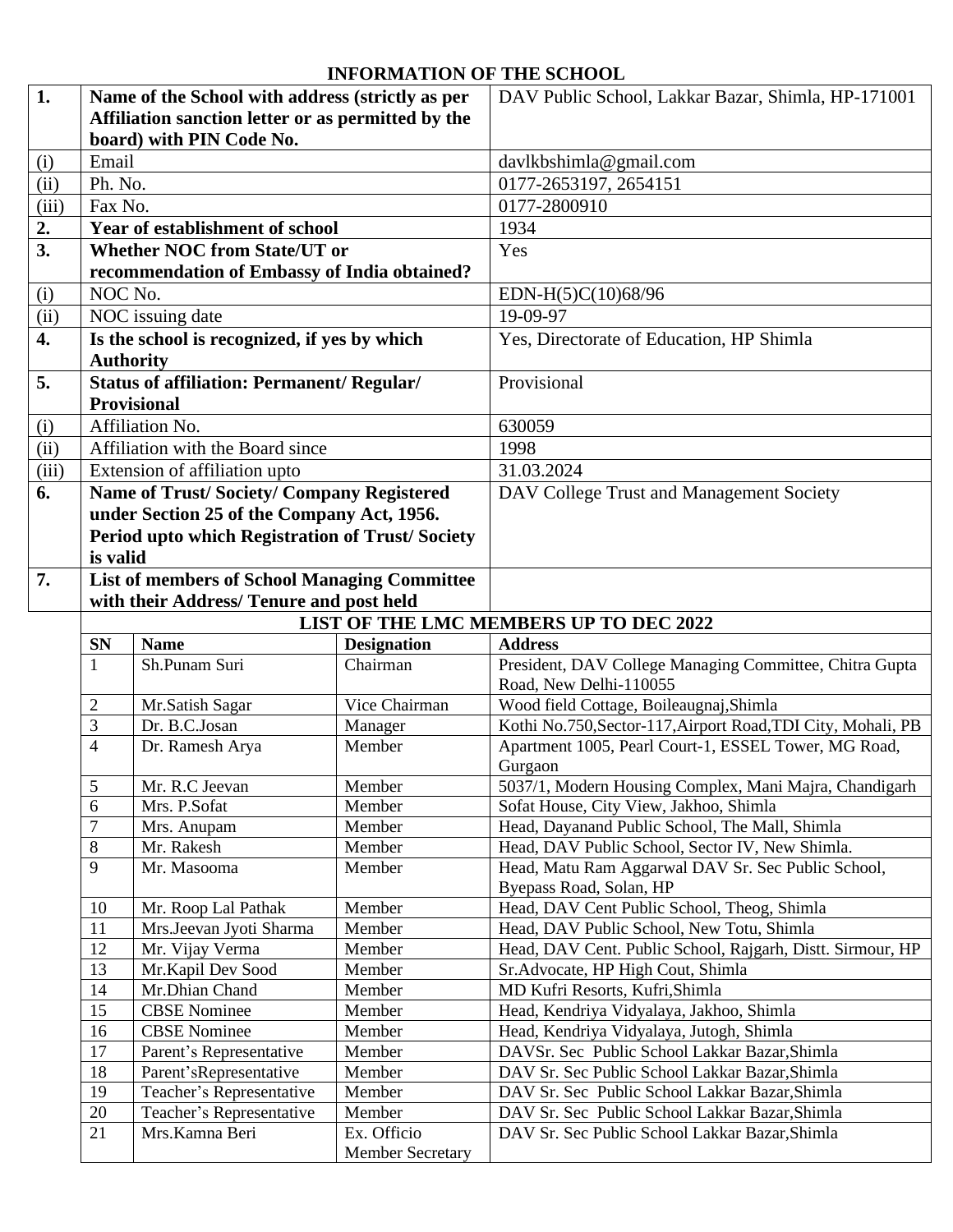| 8.                         | Name and official address of the Manager/                  |                    |                  | <b>Manager</b>                                  |                   |  |  |
|----------------------------|------------------------------------------------------------|--------------------|------------------|-------------------------------------------------|-------------------|--|--|
|                            | <b>President/ Chairman/ Correspondent</b>                  |                    |                  | Dr. B.C Josan                                   |                   |  |  |
|                            |                                                            |                    |                  | DAV Sr. Sec Public School, Lakkar Bazar, Shimla |                   |  |  |
| (i)                        | Email                                                      |                    |                  | davlkbshimla@gmail.com                          |                   |  |  |
| (ii)                       | Ph. No.                                                    |                    |                  | 0177-2653197                                    |                   |  |  |
| (iii)                      | Fax No.                                                    |                    |                  | 0177-2800910                                    |                   |  |  |
| 9.                         | Area of school campus                                      |                    |                  |                                                 |                   |  |  |
| (i)                        | In Acres                                                   |                    | 0.750            |                                                 |                   |  |  |
| (ii)                       | In sq.mtrs                                                 |                    | 3035.1423        |                                                 |                   |  |  |
| (iii)                      | Built up area (sq. mtrs)                                   |                    | 2000             |                                                 |                   |  |  |
| (iv)                       | Area of playground in sq. mtrs                             |                    |                  | 1025                                            |                   |  |  |
| (v)                        | <b>Other Facilities</b>                                    |                    |                  |                                                 |                   |  |  |
|                            | <b>Swimming Pool</b>                                       |                    |                  |                                                 |                   |  |  |
|                            | <b>Indoor Games</b>                                        |                    | Yes              |                                                 |                   |  |  |
|                            | Dance Room                                                 |                    | Yes              |                                                 |                   |  |  |
|                            | Gymnasium                                                  |                    |                  |                                                 |                   |  |  |
|                            | Music Room                                                 |                    | Yes              |                                                 |                   |  |  |
|                            | Hostel                                                     |                    | $\blacksquare$   |                                                 |                   |  |  |
|                            | Health & Medical Check up                                  |                    | Yes              |                                                 |                   |  |  |
| 10.                        | <b>Details of fee structure</b>                            |                    | <b>Total Fee</b> |                                                 |                   |  |  |
| (i)                        | Pre-Nursery                                                |                    | --------         |                                                 |                   |  |  |
| (ii)                       | Nursery-KG                                                 |                    |                  | 37440                                           |                   |  |  |
| (iii)                      | I to V                                                     |                    | 39720            |                                                 |                   |  |  |
| (iv)                       | VI to VIII                                                 |                    | 44760            | 50160                                           |                   |  |  |
| (v)                        | IX & X                                                     |                    |                  |                                                 |                   |  |  |
| (vi)                       | XI & XII                                                   |                    |                  | 74400 (Science), 72000 (Commerce & Humanities)  |                   |  |  |
| 11.                        | <b>Transport Facility</b>                                  |                    |                  |                                                 |                   |  |  |
| (i)                        | <b>Own Buses</b>                                           |                    |                  |                                                 |                   |  |  |
| $\overline{(\mathrm{ii})}$ | Buses hired on contract basis                              |                    | -                |                                                 |                   |  |  |
| (iii)                      | Details of transport charges                               |                    |                  |                                                 |                   |  |  |
| 12.                        | Particulars of teaching staff (to be updated time to time) |                    |                  |                                                 |                   |  |  |
| S.N.                       | <b>NAME</b>                                                | <b>DESIGNATION</b> | <b>DOB</b>       | Qualification                                   | <b>Experience</b> |  |  |
|                            |                                                            | <b>PRINCIPAL</b>   |                  |                                                 | (in years)<br>22  |  |  |
| $\mathbf{1}$               | Ms. Kamna Beri                                             |                    | 17.05.69         | M.Sc, M.Ed                                      |                   |  |  |
| $\mathbf{2}$               | Ms. Ritu Sehgal                                            | PGT-English        | 13.12.68         | MA, B.Ed                                        | 18                |  |  |
| 3                          | Mr. Arvind Kumar                                           | PGT-Maths          | 29.09.73         | M.Sc, B.Ed                                      | 18<br>16          |  |  |
| $\overline{4}$             | Ms. Shivani Mahajan                                        | $PGT - (Commerce)$ | 26.03.74         | M.com, B.Ed, M.Phil, Ph.D                       |                   |  |  |
| 5                          | Ms. Nirupma Bedi                                           | PGT-Geography      | 06.12.75         | MA, B, Ed                                       | 12                |  |  |
| 6                          | Ms. Mamta Panwar                                           | PGT-Comp           | 05.07.72         | M.Sc (Comp Sc)                                  | 12                |  |  |
| $\overline{7}$             | Mr. Rakesh Sharma                                          | <b>PGT-Physics</b> | 14.03.73         | M.Sc, B.Ed                                      | 20                |  |  |
| $8\,$                      | Ms. Ranjana Gautam                                         | TGT-Maths          | 07.08.63         | MA, B.Ed                                        | 20                |  |  |
| 9                          | Ms. Bhawna Lalit                                           | PGT-English        | 15.09.72         | MA, B, Ed                                       | 17                |  |  |
| 10                         | Ms. Meena Kapoor                                           | TGT-Phy. Edu       | 25.06.82         | MA, M.PEd, PGDCA                                | 10                |  |  |
| 11                         | Ms. Bhawna Thakur                                          | <b>TGT-Dance</b>   | 18.06.73         | MA (Dance & Hindi), Visharad in                 | 12                |  |  |
| 12                         | Mr. Gaurav Sharma                                          | <b>PRT</b>         | 05.03.77         | MA, B.Ed                                        | 15                |  |  |
| 13                         | Ms. Shalini Chandel                                        | <b>PRT</b>         | 15.10.72         | MA, M.Ed                                        | 19                |  |  |
| 14                         | Ms. Nidhi Bhalla                                           | Librarian          | 29.05.74         | M.Lib, M.Phil, B.Ed                             | 15                |  |  |
| 15                         | Mr. Ravinder Kumar                                         | PGT-Pol. Sc        | 27.01.76         | MA, B.Ed, HPTET                                 | 13                |  |  |
| 16                         | Mrs. Anuradha Sharma                                       | TGT-Science        | 30.03.80         | M.Sc, B.Ed, CTET, TET                           | 11                |  |  |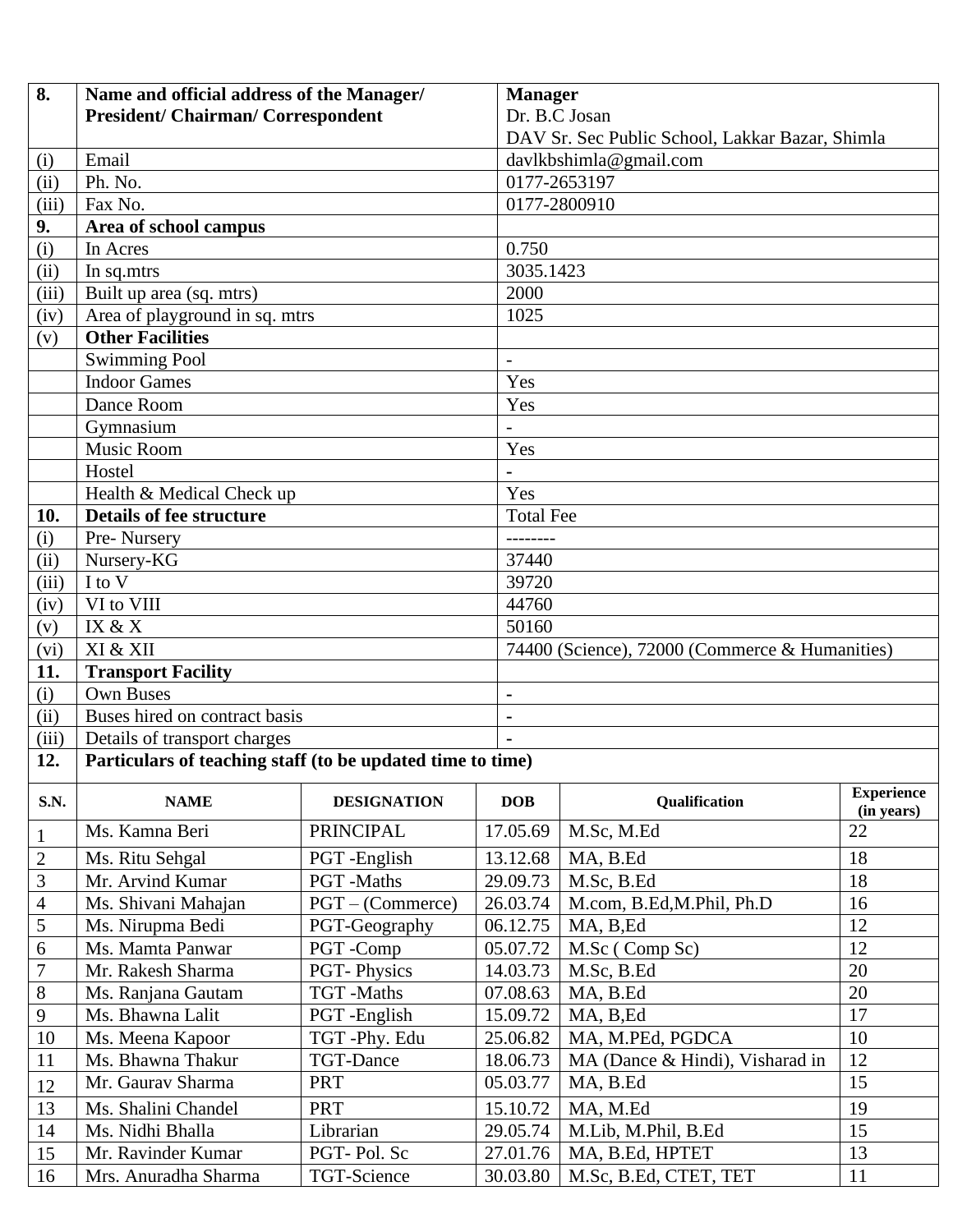| 17 | Ms. Nisha Rugta        | <b>TGT-Social Science</b> | 20.10.75 | MA, M.Ed, TET                                              | 20     |
|----|------------------------|---------------------------|----------|------------------------------------------------------------|--------|
| 18 | Mrs. Anjum Jalta       | <b>PRT</b>                | 21.04.68 | MA, B.Ed                                                   | 20     |
| 19 | Mr. Prabhat Kumra      | <b>TGT-Maths</b>          | 16.12.79 | M.Sc, B.Ed                                                 | 08     |
| 20 | Mr. Sanjeev Sharma     | TGT-Phy. Edu.             | 20.05.78 | B.PEd, M.PEd                                               | 13     |
| 21 | Mrs. Kusum Lata Sharma | <b>PRT</b>                | 07.11.75 | MA, B.Ed, PGDCA, TET                                       | 17     |
| 22 | Mr. Hari Krishan       | PTI                       | 01.03.77 | MA, B.Ed, B.PEd, TET                                       | 16     |
| 23 | Mrs. Annu Guleria      | <b>PRT</b>                | 29.12.81 | MA, M.Ed, CTET, TET                                        | 13     |
| 24 | Mr. Ajay Sharma        | TGT-Science               | 17.08.80 | M.Sc, M.Ed, TET, CTET                                      | 11     |
| 25 | Mrs. Nisha Kanwar      | <b>PRT</b>                | 15.03.82 | M.Sc, B.Ed, PGDCA, CTET                                    | 08     |
| 26 | Mrs. Bhanuja Katoch    | PRT-Dance                 | 11.09.79 | MA (Dance), B.Ed                                           | 09     |
| 27 | Ms. Palika Verma       | <b>TGT-Social Science</b> | 20.10.90 | MA, M.Ed, TET                                              | 04     |
| 28 | Ms. Akshita Chauhan    | TGT-English               | 24.08.92 | BA, B.Ed, CTET                                             | 04     |
| 29 | Ms. Poonam Kochhar     | <b>PRT</b>                | 12.03.79 | B.Sc, B.Ed, PGDCA, CTET                                    | 12     |
| 30 | Ms. Shweta Sharma      | <b>PRT</b>                | 08.09.89 | BA, B.Ed, CTET                                             | 06     |
| 31 | Ms. Anjali Thakur      | <b>PRT</b>                | 02.09.85 | M.Sc, B.Ed, CTET                                           | 07     |
| 32 | Ms. Kanika Chauhan     | <b>PRT</b>                | 18.12.86 | BBA, MBA, B.Ed, HPTET                                      | 03     |
| 33 | Ms.Isha Chauhan        | <b>PRT</b>                | 05.01.88 | M.Sc, B.Ed, MA                                             | 05     |
| 34 | Mr. Vipan Kumar        | PGT- Chemistry            | 19.06.81 | M.Sc, B.Ed                                                 | 08     |
| 35 | Ms. Preeti Chauhan     | <b>PRT</b>                | 25.04.85 | BA, MA, D.El.Ed, DECE                                      | 03     |
| 36 | Ms. Priyal Ghaumta     | <b>NTT</b>                | 21.11.93 | B.Com, M.Com, DECE                                         | 03     |
| 37 | Mr. Manish Kalta       | PGT-Biology               | 05.01.88 | B.Sc, M.Sc, B.Ed                                           | 03     |
| 38 | Mr. Hardev Deshta      | P.Ed Tr                   | 05.04.88 | BPE, B.Ed, M.PEd, M.Phil, DIYS                             | 03     |
| 39 | Ms. Shikha Bharota     | TGT-English               | 10.12.92 | BA, MA, B.Ed, HPTET, Bridge<br>Course                      | 03     |
| 40 | Mr. Harish Kumar       | Shastri                   | 26.07.87 | BA, MA (Skt), B.Ed, HPTET                                  | 07     |
| 41 | Mr. Sudershan Kumar    | TGT-Hindi                 | 05.09.90 | MA(Skt), Prag Shastri, Vashith<br>Shastri, B.Ed. HPTET     | 04     |
| 42 | Ms. Parul Dogra        | Computer Tr               | 07.02.94 | BCA, MCA                                                   | 02     |
| 43 | Mr. Suraj Sharma       | <b>PRT</b>                | 24.03.94 | Vishisht Shastri, B.Ed, MA(Skt),<br>HPTET, CTET            | 01     |
| 44 | Ms. Nikita Sood        | PRT                       | 18.05.91 | MA, B.Ed                                                   | $02\,$ |
| 45 | Ms. Shweta Chauhan     | <b>PRT</b>                | 19.01.90 | <b>MBA</b>                                                 | 04     |
| 46 | Ms. Pratima Sharma     | <b>PRT</b>                | 17.12.82 | B.Sc, M.Sc, B.ED, HPTET,<br><b>Bridge Course</b>           | 03     |
| 47 | Ms. Simmi Saini        | <b>PRT</b>                | 11.05.84 | M.Sc, B.Ed                                                 | 03     |
| 48 | Ms. Vishakha Mehta     | <b>PRT</b>                | 09.02.91 | B.Sc, M.Sc, B.Ed, PDPET, Bridge<br>Course, CTET            | 03     |
| 49 | Ms. Anita Devi         | <b>PRT</b>                | 24.06.86 | M.Com, B.Ed                                                | 04     |
| 50 | Mr.Anshil Sharma       | Art Teacher               | 17.09.92 | BA (Painting), MA (Painting &<br>Drawing)                  | 01     |
| 51 | Ms. Divya Jyoti        | Computer Tr               | 02.01.95 | BCA, MCA                                                   | 01     |
| 52 | Ms. Sheetal Mehta      | PGT-Biology               | 09.03.86 | M.Sc (Microbiology), B.Ed,<br>Ph.D(Microbiology), SET      | 03     |
| 53 | Ms. Shalini Sharma     | <b>Nurse</b>              | 17.09.94 | <b>B.Sc</b> (Nursing)                                      | 03     |
| 54 | Mr.Arun Sharma         | TGT-Hindi                 | 08.05.91 | Vishishta                                                  | 02     |
|    |                        |                           |          | Shastri, M.A(Sanskrit), B.ED, CTET<br>-II, HPTET (Shastri) |        |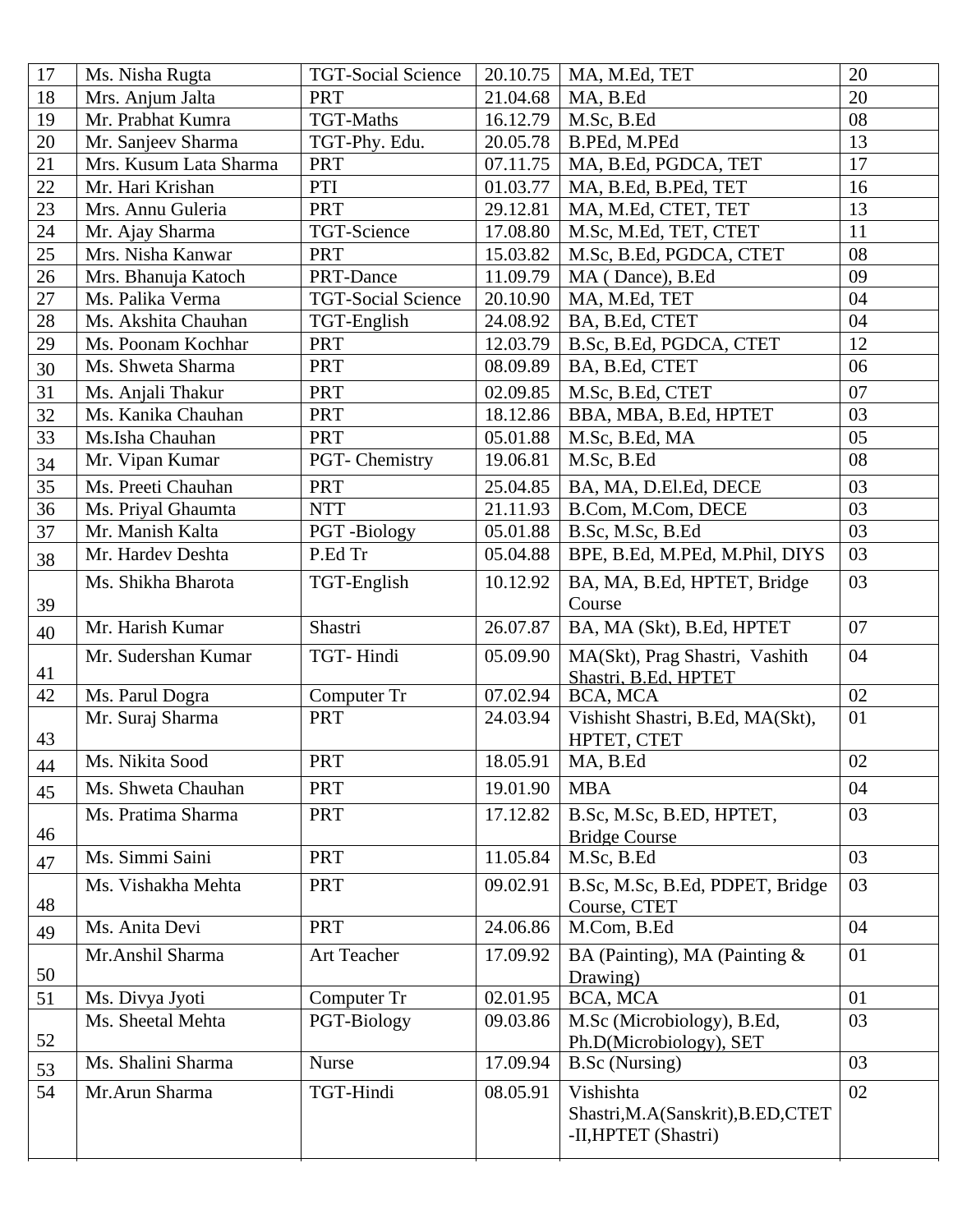| 55       | Amit Sharma     | PGT-Music            | 07.08.90 | B.A(Music), MA (Music Vocal),<br>B.ED                                                                   | 01 |
|----------|-----------------|----------------------|----------|---------------------------------------------------------------------------------------------------------|----|
|          | Sarika Chauhan  | <b>PRT</b>           | 10.01.96 | B.SC,M.SC(Chemistry),B.ED                                                                               |    |
| 56       | Sanshrita Bhoil | <b>PRT</b>           | 03.08.88 | BPT, MPT, B.ED, CSB & CTET-I                                                                            |    |
| 57<br>58 | Akshika         | PRT                  | 09.06.92 | B.A,M.A(English),B.ED                                                                                   | 01 |
| 59       | Shefali Sharma  | PGT-Psychology       | 21.05.92 | B.A,M.A(Psychology),PG<br>Diploma-Clinical Psychology, P.G.<br>Diploma in Counselling<br>Guidance, B.ED |    |
| 60       | Kritika Kashyap | <b>PRT</b>           | 07.09.93 | B.Com, M.com, B.ED                                                                                      |    |
| 61       | Shaveta Chauhan | <b>PRT</b>           | 14.02.83 | B.Sc, MBA, B.ED                                                                                         |    |
| 62       | Swati Mehta     | <b>PRT</b>           | 08.08.89 | BA, MA (Economics), B.ED                                                                                |    |
| 63       | Mr. Harsh Pal   | <b>Network Asstt</b> | 06.07.81 | B.Sc(IT), M.Sc(CS), Microsoft<br>Certified: Azure Administrator<br>Associate                            | 04 |

| 13. Designation        | <b>Scale of Pay</b>                              | <b>Grade Pay</b> | % of DA | <b>HRA</b>                  | <b>EPF Contribution</b> |
|------------------------|--------------------------------------------------|------------------|---------|-----------------------------|-------------------------|
| Principal              | 15600-39100                                      | 7600             | 17%     |                             | @12%                    |
| <b>PGT</b>             | 9300-34800                                       | 5400 & 4800      | 17%     | $\overline{\phantom{a}}$    | @12%                    |
| <b>TGT</b>             | 9300-34800                                       | 4600             | 17%     | $\overline{\phantom{0}}$    | @12%                    |
| <b>PRT</b>             | 9300-34800                                       | 4200             | 17%     | $\overline{\phantom{a}}$    | @12%                    |
| <b>LIBRARIAN</b>       | 9300-34800                                       | 4600             | 17%     |                             | @12%                    |
| SR.ASSISTANT/ASSISTANT | 9300-34800                                       | 4200             | 17%     | $\blacksquare$              | @12%                    |
| UDC                    | 5200-20200                                       | 2400             | 17%     | $\overline{\phantom{0}}$    | @12%                    |
| <b>PEON</b>            | 5200-20200                                       | 1800             | 17%     | $\overline{a}$              | @12%                    |
| 14.                    | <b>Mode of Payment of salary</b>                 |                  |         |                             |                         |
| (i)                    | Name of the Bank through which salary is drawing |                  |         | <b>Punjab National Bank</b> |                         |
| (ii)                   | Through single cheque transfer advice            |                  |         | Yes                         |                         |
| (iii)                  | Individual cheque                                |                  |         | $\overline{\phantom{a}}$    |                         |
| (iv)                   | Cash                                             |                  |         |                             |                         |
| 15.                    | <b>Library Facilities</b>                        |                  |         |                             |                         |
| (i)                    | Size of the Library in sq. feet<br>598 Sq. Feet  |                  |         |                             |                         |
| (ii)                   | No. of Periodicals                               | ---------        |         |                             |                         |
| (iii)                  | No. of Dailies                                   | 09               |         |                             |                         |
| (iv)                   | No. of reference books class-                    |                  |         |                             |                         |
|                        | wise                                             |                  |         |                             |                         |
| (v)                    | No. of Magazine                                  | 22               |         |                             |                         |
| (vi)                   | Others :- weekly newspaper                       | 01               |         |                             |                         |
|                        | Total no. of books                               | 6292             |         |                             |                         |